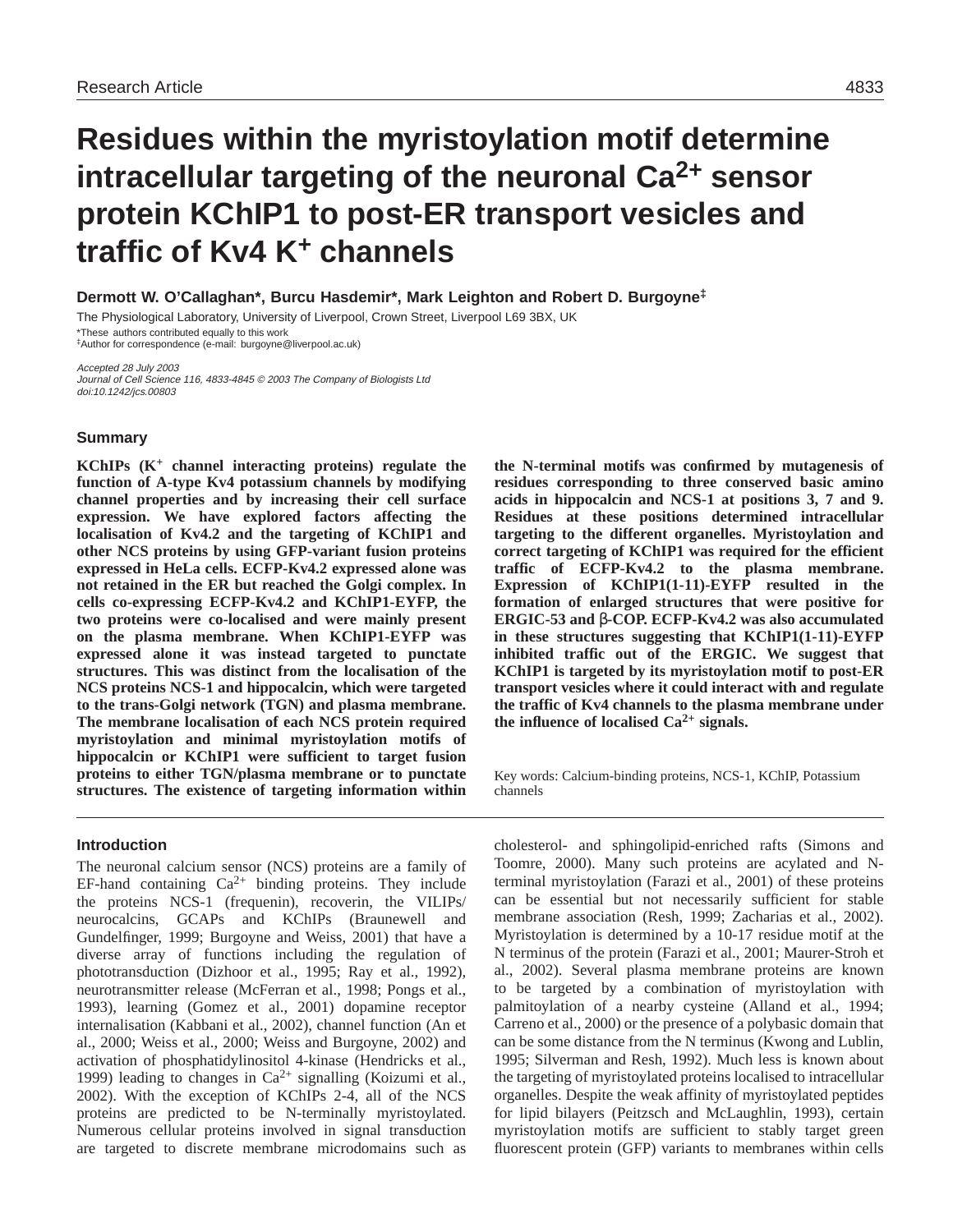(McCabe and Berthiaume, 1999; McCabe and Berthiaume, 2001) whereas other myristoylation motifs attached to GFPfusion proteins remain cytosolic (Zlatkine et al., 1997). The myristoylation motif derived from the NCS protein hippocalcin is sufficient for its intracellular targeting (O'Callaghan et al., 2002), suggesting that targeting information must reside within the 10 or so amino acids of the motifs but nothing is known about the additional targeting information in myristoylation motifs that determines intracellular localisation.

Recoverin, the first of the NCS proteins to be characterised at a structural level, possesses a reversible  $Ca^{2+}/$ myristoyl switch mechanism whereby  $Ca^{2+}$ -binding leads to exposure of the myristoyl group and subsequent membrane association (Ames et al., 1997). The  $Ca^{2+}/$ myristoyl switch is present in certain other but not all NCS proteins despite them being myristoylated (Hwang and Koch, 2002a; Hwang and Koch, 2002b; Ivings et al., 2002; O'Callaghan et al., 2002; Oleshevskaya et al., 1997). Biochemical analysis suggested that the myristoyl group of NCS-1 is exposed even in the absence of Ca2+ (Ames et al., 2000; McFerran et al., 1999). In addition, analysis of full-length proteins fused to GFP variants in live cells (O'Callaghan et al., 2002) or native protein in fixed cells (Bourne et al., 2001; Martone et al., 1999) showed that NCS-1 was already associated with the TGN and the plasma membrane at resting or lowered  $Ca^{2+}$  levels. In contrast, the closely related protein hippocalcin was cytosolic but translocated to the same sites as NCS-1 following  $Ca^{2+}$ elevation (O'Callaghan et al., 2002). Similar Ca2+-dependent translocation to the TGN and plasma membrane was also observed for untagged neurocalcin δ (Ivings et al., 2002; O'Callaghan et al., 2002) and VILIP-1 was shown to possess the  $Ca^{2+}/$ myristoyl switch in hippocampal neurons where it also translocated to the plasma membrane and TGN following an increase in cytosolic  $Ca^{2+}$  concentration (Spilker et al., 2002). In all cases, membrane association required N-terminal myristoylation and the minimal myristoylation sequence from hippocalcin was sufficient for localisation (O'Callaghan et al., 2002).

Other members of the NCS protein family are the KChIPs (An et al., 2000), a subfamily that directly interact with the pore-forming α-subunits of Kv4 K<sup>+</sup> channels (Baldwin et al., 1991; Jan and Jan, 1997; Pak et al., 1991; Serodio et al., 1994). The rapidly inactivating A-type  $K^+$  channels are important in controlling the excitability of neurons and cardiac myocytes (Serodio et al., 1994). KChIPs regulate the function of Kv4 channels by directly interacting and modifying channel properties, implying that they are channel subunits. In addition, KChIPs increased the cell surface channel density in coexpressing cells (An et al., 2000; Bahring et al., 2001; Hatano et al., 2002; Holmqvist et al., 2002; Morohashi et al., 2002; Takimoto et al., 2002). KChIP2 and 3 are targeted to the plasma membrane by palmitoylation and their plasma membrane localisation is enhanced by co-expression of Kv4.3 (Takimoto et al., 2002). In contrast, KChIP1 is not palmitoylated but predicted instead to be myristoylated at its N terminus (An et al., 2000).  $Ca^{2+}$ -binding to KChIP1 is required for its effect on plasma membrane expression (An et al., 2000). It is not known whether KChIP1 shows  $Ca^{2+}$ -dependent association with membranes (a  $Ca^{2+}/m$ yristoyl switch) and little is known about the factors determining its localisation or how this could contribute to the trafficking of Kv4 channels. It is beginning to

become apparent that several NCS proteins control the membrane traffic of channels and receptors (An et al., 2000; Kabbani et al., 2002; Lin et al., 2002) but the underlying mechanisms are not known. One issue to be resolved is the cellular compartments within which NCS proteins such as KChIPs interact with their target proteins to affect their traffic. We have, therefore, characterised the intrinsic targeting of Kv4.2 and KChIP1, and compared KChIP1 to the targeting of other members of the NCS family of  $Ca^{2+}$  binding proteins. We have determined key residues within the myristoylation motif that determines the localisation of these proteins to either TGN/plasma membrane or to structures involved in ER to Golgi transport. Unlike other  $K^+$  channels that have been examined (Ma and Jan, 2002), Kv4.2 is not retained in the ER but can traffic to the Golgi complex when expressed alone. We suggest that the regulation of Kv4 channel traffic by KChIP1 could occur through interaction of these proteins during ER to Golgi traffic of the channels.

### **Materials and Methods**

### Plasmids

The hippocalcin-EYFP fusion construct (pHippo-EYFP), hippocalcin(14)-EYFP and the NCS-1-ECFP fusion construct (pNCS-1-CFP) were as described previously (O'Callaghan et al., 2002). The NCS-1-EYFP construct (pNCS-1-YFP) was made by replacing the CFP tag of the NCS-1-ECFP fusion construct (pNCS-1-CFP) described previously (O'Callaghan et al., 2002) with the YFP tag of the pEYFP-N1 vector (Clontech, California, USA) using the endonucleases *Ba*mHI and *Not*I. The KChIP1-EYFP construct (pKChIP1- EYFP) was made by inserting a KChIP1 sequence, amplified from the IMAGE 2500491 vector (Image consortium, Cambridge, UK) by PCR, into the pEYFP-N1 vector (Clontech, California, USA). The primers contained endonucleases sites (underlined) to facilitate this cloning. The sense primer used was 5′-CCGCTCGAGATGGGGGC-CGTCATGGGCACC-3′ (*Sac*I) and the antisense primer was 5′- ATATGAATTCCCATGACATTTTGAAACAGC-3′ (*Eco*RI). The pcDNA3-KChIP1 construct was made by inserting the KChIP1 sequence, amplified from the pKChIP1-EYFP plasmid by PCR, into the pcDNA3.1(–) vector (Invitrogen). The primers contained endonucleases sites (underlined) to facilitate this cloning. The sense primer used was 5′-CCGGGATCCATGGGGGCCGTCATGGGCACC-3′ (*Bam*HI) and the antisense primer was 5′-ATATAAGCTTACATGA-CATTTTGAAACAGC-3′ (*Hin*dIII). The KChIP1-ECFP construct was made by replacing EYFP with ECFP. The KChIP-1(1-11)-EYFP construct was made by introducting a *Bam*HI endonuclease site into pKChIP-1-EYFP with the primers 5′-TGGGCACCTTCTCAT-CTCTGGATCCCAAACAAAGGCGACCCTCG-3′ and 5′-CGAGG-GTCGCCTTTGTTTGGGATCCAGAGATGAGAAGGTGCCCA-3′ using the QuikChange™ site-directed mutagenesis kit (Stratagene Europe, Amsterdam, The Netherlands). The *Bam*HI-mutated pKChIP-1-EYFP was digested by the endonuclease *Bam*HI, the digestion fragment removed and the vector backbone religated using standard methods. The ECFP-Kv4.2 construct (pECFP-Kv4.2) was made by inserting the human Kv4.2 sequence (NM\_012281), amplified from the AB1701\_A07 plasmid (Origene Technologies, Inc., Maryland, USA) by PCR, into the pECFP-C1 vector (Clontech, California, USA). The primers contained endonucleases sites (underlined) to facilitate this cloning. The sense primer used was 5′- CTTCAGAATTCCATGGCGGCGGGGGTGGCA-3′ (*Eco*RI) and the antisense primer was 5′-ATTCCAGGTACCTTACAAAGCA-GAAACTC-3′ (*Kpn*I). The non-myristoylated hippocalcin pKChIP-1(G2A)-EYFP and other mutations were made using the QuikChange™ site-directed mutagenesis kit. The sequences of all the constructs were confirmed using automated DNA sequencing by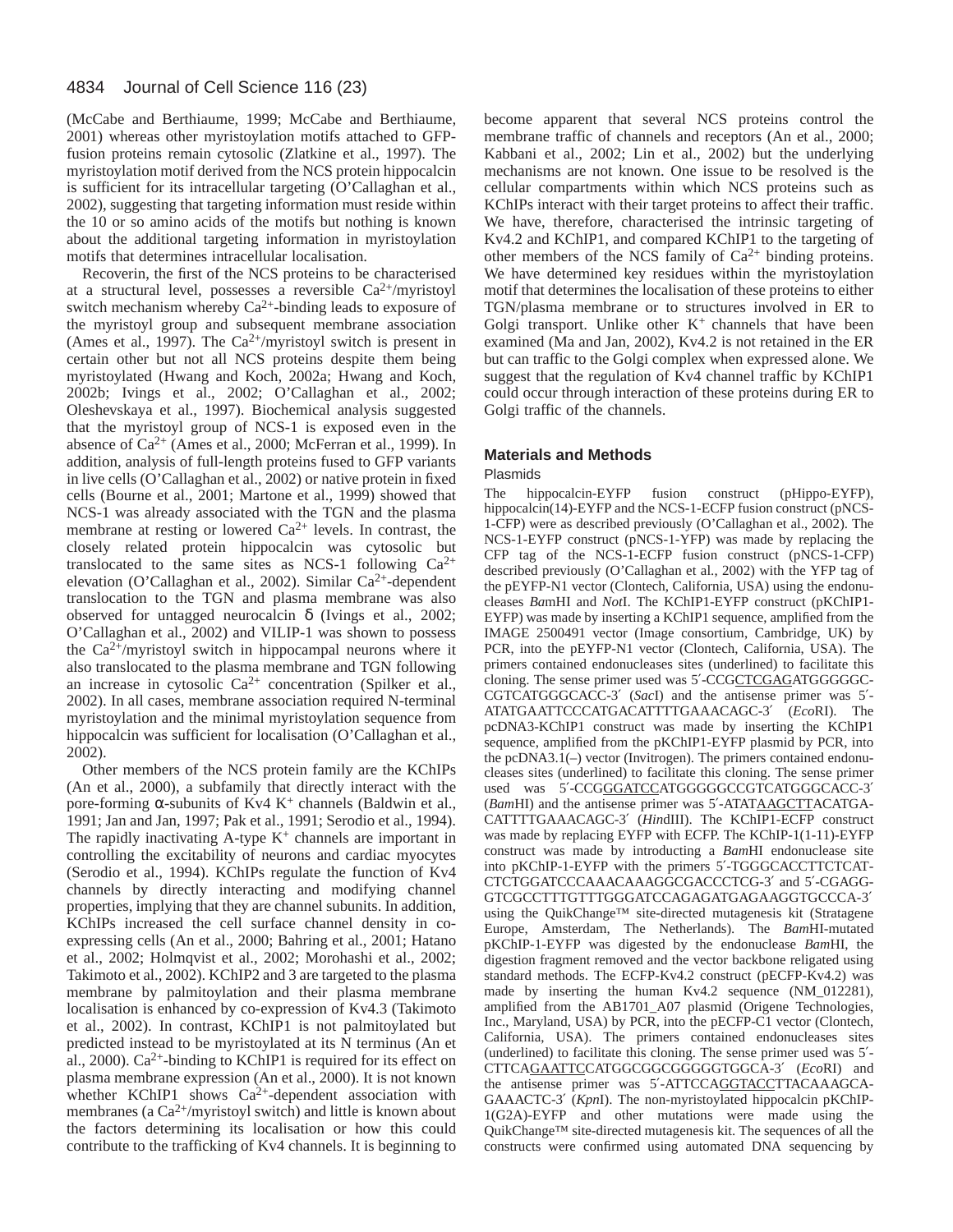Oswel, Southampton, UK. The plasmid pEYFP-Mem was obtained from Clontech (Palo Alto, California, USA).

# **Transfection**

The transfection reaction mixture contained 93 µl Dulbecco's modified Eagle's medium (Gibco-BRL, Paisley, UK), 3  $\mu$ l Fugene<sup>™</sup> (Roche, UK) and 4  $\mu$ l plasmid DNA (250  $\mu$ g/ $\mu$ l). This was incubated at room temperature for 30 minutes before being added drop-wise to cells in a 24-well plate. The cells were incubated at 37°C in an atmosphere of 5% CO2 for 24-72 hours before being used in experiments.

### Permeabilisation experiments

Transfected HeLa cells were washed three times in Krebs-Ringer buffer and incubated for 15 minutes in 10  $\mu$ M digitonin in 300  $\mu$ l permeabilisation buffer (potassium glutamate 139 mM, Pipes 20 mM, EGTA 5 mM; pH 6.5) in the presence or absence of 10 µM free calcium at 37°C. If the cells were to be fixed, the buffer was removed and 500 µl of 4% formaldehyde was added per well. For the protein leakage assay, the permeabilisation buffer was removed and added to 1.5 ml tubes and centrifuged at 12,000 rpm for 10 minutes. The cells remaining in the wells were solubilised in Laemmli buffer (Sigma, Dorset, UK). The supernatant was carefully removed and added to 1.5 ml tubes containing 300  $\mu$ l of cold methanol and placed at  $-20^{\circ}$ C for 30 minutes. The tubes were then centrifuged at 12,000 rpm for 10 minutes. The supernatant was discarded, the pellet air-dried and resuspended in 100 µl Laemmli buffer (Sigma, Dorset, UK). All samples were boiled for 10 minutes and then used for polyacrylamide gel electrophoresis and western blotting.

### Transferrin uptake

Transfected HeLa cells on coverslips in a 24-well plate were washed three times in Krebs-Ringer buffer and incubated with 2.5 µg/ml of biotinylated-transferrin (Sigma, Dorset, UK) at 37°C for 30 or 60 minutes. The cells were then fixed with 500  $\mu$ l of 4% formaldehyde. The cells were washed three times in Krebs-Ringer buffer and incubated with streptavidin-Texas Red, diluted 1 in 50 in Krebs-Ringer buffer, for 30 minutes. The cells were then finally washed three times in Krebs-Ringer buffer, air dried and mounted.

### Immunocytochemistry

Cells attached to coverslips to be immunostained were washed twice in phosphate-buffered saline (PBS; 137 mM NaCl, 2.7 mM KCl, 10 mM Na2HPO4, 2 mM NaH2PO4) and fixed in PBS containing 4% formaldehyde for 30 minutes. The cells were incubated in PBT (PBS, 0.1% Triton X-100, 0.3% bovine serum albumin) for 30 minutes. The PBT was removed and the primary antibody added at the appropriate dilution in PBT. The primary antibody was incubated for 1 hour, removed and the cells washed three times in PBT. The cells were incubated for a further hour with the appropriate biotinylated secondary antibody (Amersham, Buckinghamshire, UK), diluted to 1 in 100 with PBT. The cells were washed three times in PBT and then incubated in streptavidin-Texas Red (Amersham, Buckinghamshire, UK) diluted 1 in 50 with PBT for 30 minutes. The cells were washed three times with PBT. The coverslips were dried and mounted in antifade glycerol.

### Confocal laser scanning microscopy

For confocal laser scanning microscopy, live and or fixed transfected cells were examined with a Leica TCS-SP-MP microscope (Leica Microsystems, Heidelberg, Germany) using a 22  $\mu$ m pin-hole and a 63× water immersion objective with a 1.2 numerical aperture. For optimal imaging of the spatial distribution of KChIP1-EYFP, the cells were excited at 514 nm and light collected at 545-625 nm. GFP was imaged with excitation at 488 nm and light collected at 500- 550 nm. For dual imaging of EYFP and ECFP, the cells were excited at 514 nm and light collected at 560-600 nm for EYFP or excited at 458 nm and light collected at 465-500 nm for ECFP detection. Texas Red was imaged using excitation at 543 nm and light collection at 600-650 nm. Images were exported as TIFF files and compiled in CorelDraw.

### **Results**

Intracellular localisation of Kv4.2 K+ channels and effect of co-expression of NCS proteins

Previous work has shown that co-expression with KChIP1 increased the current density of heterologously expressed Kv4 K+ channels and this has been attributed to increased cell surface expression of the channels and changes in localisation to the plasma membrane of both KChIP1 and Kv4 channel αsubunits (An et al., 2000; Hatano et al., 2002). It is not known, however, how traffic of the Kv4 channels is regulated or where Kv4 and KChIP1 interact in the secretory pathway. Therefore, we set out to examine the effect of co-expression of NCS proteins and Kv4.2 channels on their localisation and also to determine which intracellular compartments the individual proteins are associated with, using GFP-variant fusion proteins. A fusion of ECFP to the N terminus of Kv4.2 was constructed because such a fusion protein for Kv4.3 has been shown to have similar electrophysiological properties to wild-type channels and to respond normally to KChIP1 (Hatano et al., 2002). Kv4.2 expressed alone in COS-1 or HEK293 cells has been shown to remain in an intracellular perinuclear compartment (An et al., 2000; Hatano et al., 2002) but the nature of this compartment has not be examined. ECFP-Kv4.2 also had a perinuclear localisation in transfected HeLa cells and did not co-localise with the ER markers calnexin (not shown) or protein disulphide isomerase (PDI). Partial colocalisation with ERGIC-53, a marker for the ER-Golgi intermediate compartment, was seen (Fig. 1) but ECFP-Kv4.2 showed clearer co-localisation with the cis-Golgi marker β-COP and to a lesser extent with the TGN marker γ-adaptin (Fig. 1). In contrast to many other channel types that have been examined (Ma and Jan, 2002; Margeta-Mitrovic et al., 2000; O'Kelly et al., 2002; Standley et al., 2000; Zerangue et al., 1999) Kv4.2 is, therefore, not retained within the ER when expressed alone but can traffic at least as far as the Golgi complex.

Initially we aimed to establish that we could demonstrate increased plasma membrane association of ECFP-Kv4.2 by coexpression of wild-type untagged KChIP1 by examining colocalisation with a plasma membrane-targeted EYFP (EYFP-Mem). In double transfections, ECFP-Kv4.2 showed an intracellular localisation with no overlap with EYFP-Mem (Fig. 2A-C). In contrast, in triple transfected cells with pcDNA3-KChIP1, ECFP-Kv4.2 was now detected on regions of the plasma membrane although some intracellular ECFP-Kv4.2 remained (Fig. 2D-F). Having established that we can demonstrate re-location of ECFP-Kv4.2 to the plasma membrane by co-expression of KChIP1, we next examined the effects on ECFP-Kv4.2 localisation of co-expression of EYFP fusion proteins of NCS-1, hippocalcin or KChIP1. In cells expressing NCS-1-EYFP or hippocalcin-EYFP, ECFP-Kv4.2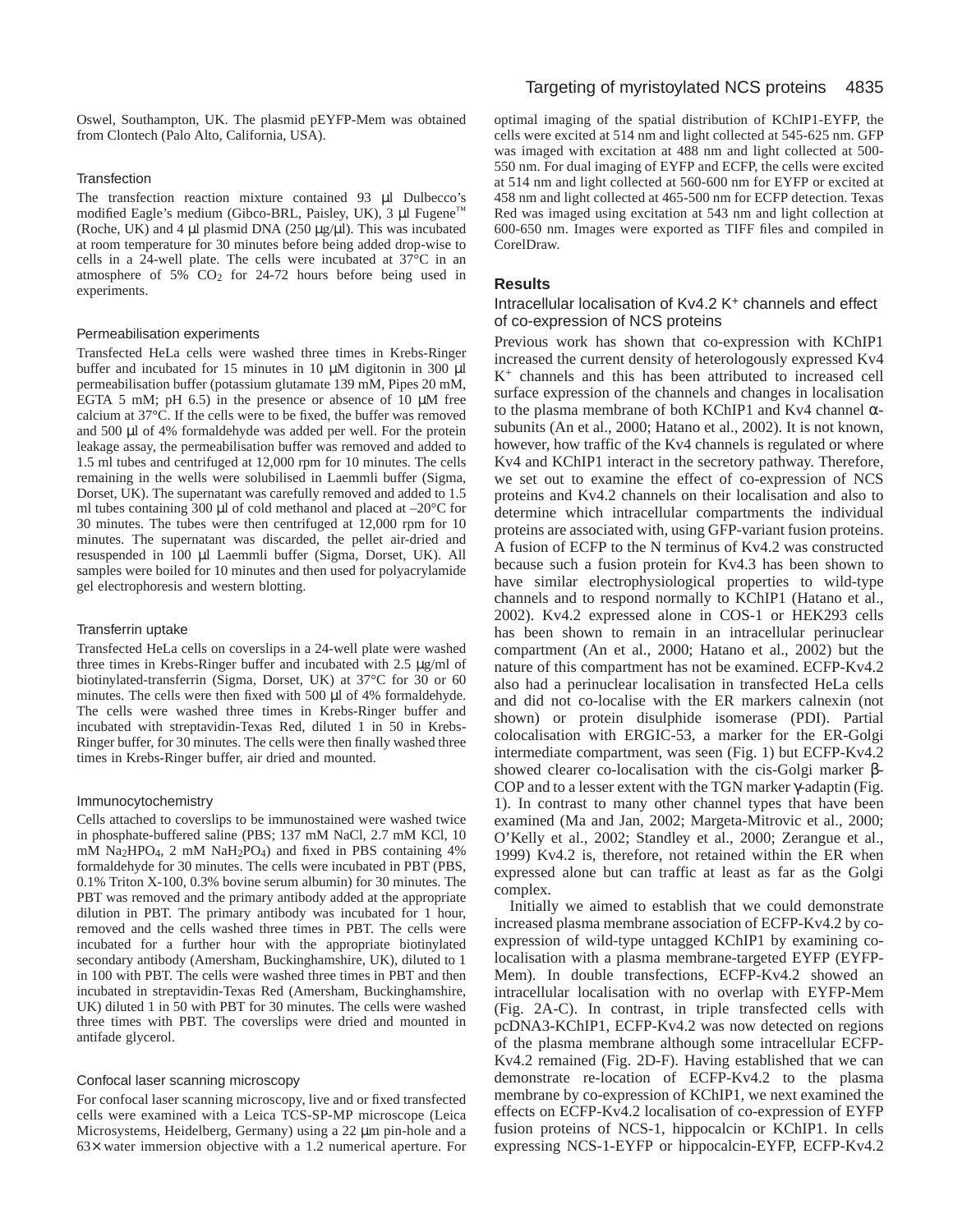#### 4836 Journal of Cell Science 116 (23)

was localised intracellularly and did not extensively overlap with either of these NCS proteins (Fig. 3A-F). In contrast, coexpression of KChIP1-EYFP resulted in increased plasma

membrane localisation of both proteins with a high level of colocalisation (Fig. 3, G-I). Based on this assay the EYFP fusion protein of KChIP1 retains the ability to interact with and



**Fig. 1.** Localisation of ECFP-KV4.2 within the secretory pathway. HeLa cells were transfected with plasmid encoding ECFP-Kv4.2. After fixation the cells were immunostained with anti-PDI (A-C), anti-ERGIC-53 (D-F), anti-β-COP (G-I) or anti-γadaptin (J-L) visualised with Texas Redstreptavidin and imaged by laser scanning confocal microscopy. Black and white images are shown in each case for ECFP-Kv4.2 and antibody staining as indicated in the overlaid images shown in colour (Kv4.2 in green and antibody staining in red with overlap seen in yellow). Scale bar: 10 µm.



**Fig. 2.** Effect of KChIP1 on the localisation of ECFP-Kv4.2. HeLa cells were transfected with plasmids encoding ECFP-Kv4.2 and EYFP-Mem together (A-C) or in a triple transfection in combination with pcDNA3-KChIP1 (D-F). The localisation of ECFP-Kv4.2 and EYFP-Mem are shown individually and in a combined colour image (overlay; ECFP-Kv4.2 in green, EYFP-Mem in red) with co-localisation shown in yellow. Triple transfection resulted in translocation of ECFP-Kv4.2 to regions of the plasma membrane. Scale bar: 10  $\mu$ m.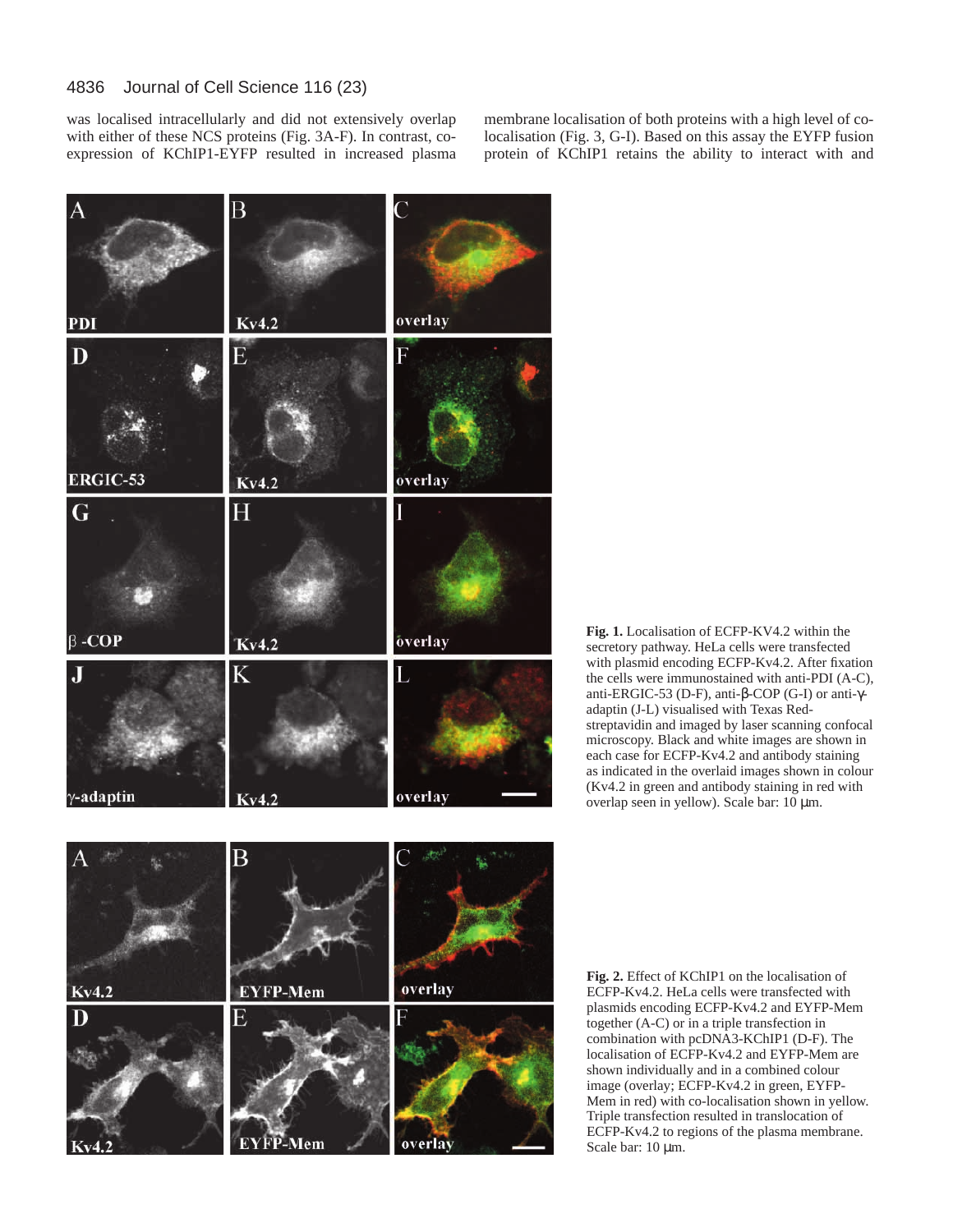regulate the traffic of Kv4.2 as reported for wild-type protein (An et al., 2000; Hatano et al., 2002).

# Comparison of the localisation of KChIP1 and NCS-1 in HeLa cells

To examine the basic factors determining the subcellular localisation of KChIP1 and where it is likely to initially interact with Kv4 channels in the secretory pathway, the EYFP fusion protein of KChIP1 was expressed alone in HeLa cells without Kv4.2. These cells were chosen as they do not normally express KChIPs,  $Kv4K^+$  channels or other NCS proteins and so allow analysis of the intrinsic targeting mechanisms of the NCS proteins. Previous work on NCS-1 has shown that this protein associates with the same organelles in HeLa cells as the endogenous protein does in neurons. HeLa cells transfected to express both NCS-1-ECFP and KChIP1-EYFP showed distinct distributions of the proteins (Fig. 4A). While both proteins have some perinuclear localisation, KChIP1 has a more obvious punctate distribution unlike that for NCS-1 that is associated with the TGN, both in HeLa cells (O'Callaghan et al., 2002) and neurons (Martone et al., 1999). A more diffuse distribution of NCS-1 was also visible because of its association with the plasma membrane. The association of NCS-1 with the plasma membrane was confirmed by examination of serial confocal sections which showed most intense fluorescence close to the substratum. Little of the NCS-1 is cytosolic in these cells (O'Callaghan et al., 2002). The distribution of the two proteins was unaffected by expression levels or time of expression over 16-72 hours and was similar in living and fixed cells. KChIP1 appeared to be largely membrane associated as little leakage was seen from cells permeabilised in either the absence or presence of  $Ca^{2+}$  (Fig. 4B). In

# Targeting of myristoylated NCS proteins 4837

contrast, hippocalcin and neurocalcin  $\delta$ , which exhibit the  $Ca<sup>2+</sup>/myristoyl switch, are retained in permeabilised cells$ only when  $Ca^{2+}$  is present (O'Callaghan et al., 2002). In addition, no change in distribution of KChIP1-EYFP was seen following  $Ca^{2+}$  elevation in living cells using the  $Ca^{2+}$ ionophore ionomycin (Fig. 4C). KChIP1, therefore, does not display a Ca2+-myristoyl switch mechanism but is constitutively membrane associated. This is similar to the situation previously observed for NCS-1 but with targeting to distinct organelles and is in contrast with the  $Ca^{2+}$ -dependent translocation of other NCS proteins in HeLa cells.

# Membrane-association of KChIP1 requires N-terminal myristoylation

In order to determine whether the punctate targeting of KChIP1-EYFP requires N-terminal myristoylation the glycine at position 2 was mutated to alanine. This non-myristoylated mutant showed a diffuse pattern consistent with cytoplasmic localisation (Fig. 5A,B). Following digitonin-permeabilisation KChIP1-EYFP was retained within the cells on punctate structures (Fig. 5C) but all of the KChIP1(G2A)-EYFP was lost from the cells apart from a residual amount in the nucleus (Fig. 5D) confirming that the non-myristoylated protein was not membrane bound. To determine if the myristoylation motif of KChIP1 is not only necessary but also sufficient for membrane localisation, the N-terminal 11 amino acids of KChIP1 were fused to EYFP. Initially after a 24 hours transfection, this construct showed a similar punctate localisation to that seen for full-length KChIP1-EYFP (Fig. 5E). After more prolonged transfection times (up to 3 days), however, the minimal myristoylation motif of KChIP1 resulted in a progressive enlargement of the associated structures which were tightly localised to the perinuclear region (Fig. 5F). This



**Fig. 3.** Localisation of ECFP-Kv4.2 in HeLa cells co-expressing NCS-1 (A-C), hippocalcin (D-F), KChIP1 (G-I) EYFP fusion proteins. HeLa cells were co-transfected with ECFP-Kv4.2 and the indicated EYFP fusion protein and single and combined colour images (overlay; Kv4.2 in green and the EYFP in red) are shown. Scale bar:  $10 \mu m$ .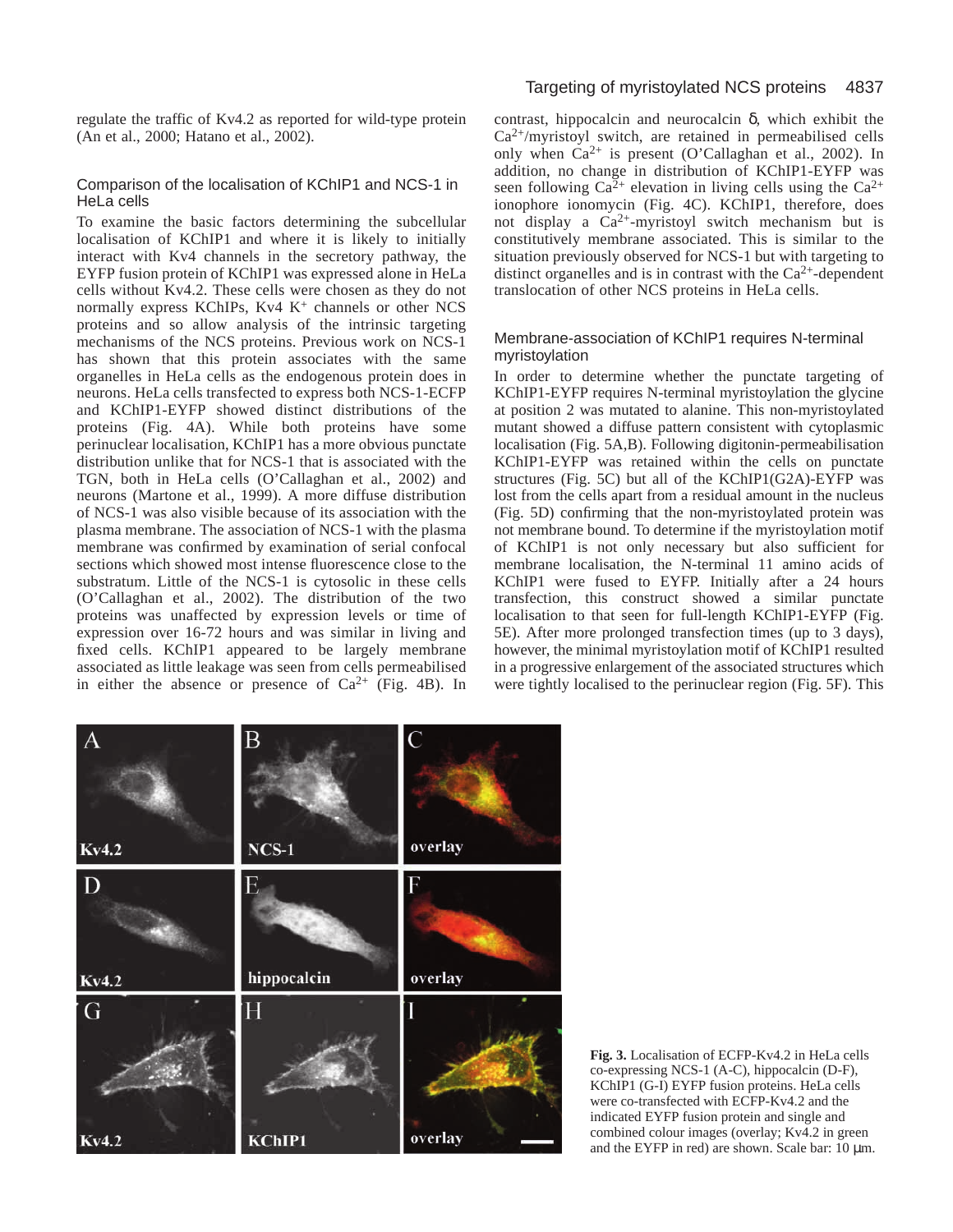

was not due to a different targeting of this construct compared to the full-length protein as both KChIP1-ECFP (Fig. 5G) and KChIP1(1-11)-EYFP (Fig. 5H) were localised to these same structures following co-transfection. We also examined targeting by a minimal myristoylation motif (residues 1-14) from hippocalcin that is closely similar to that of NCS-1. In dual transfected cells, the myristoylation motif from hippocalcin targeted EGFP to exactly the same sites (plasma membrane and TGN) as NCS-1 (Fig. 6A-C). In contrast, KChIP1(1-11)-EYFP showed a distinct localisation to that seen for NCS-1 even after organelle enlargement (Fig. 6D-F). These results show that the N-terminal myristoylation motifs of KChIP1 and hippocalcin contain all the information that determines the distinct intracellular localisation of these proteins.

In order to assess whether or not the targeting of NCS-1, hippocalcin and KChIP1 to distinct organelles was peculiar to HeLa cells, we also examined their localisation in PC12 cells. These cells were chosen as they are a widely used neuronal model and also they express endogenous NCS-1 localised to the plasma membrane and perinuclear organelles (Rajebhosale et al., 2003). NCS-1-ECFP and hippocalcin (1-14)-EGFP showed a distinct plasma membrane and perinuclear localisation (Fig. 7A,B) whereas KChIP1-EYFP and KChIP1(1-11)-EYFP were localised to punctate structures (Fig. 7C,D). In addition, ECFP-Kv4.2 had a perinuclear localisation when expressed alone but was redistributed to the plasma membrane in cells co-expressing KChIP1-EYFP (Fig. 7E,F). It appears, therefore, that the distinct targeting of the NCS proteins that we have studied in HeLa cells is likely to **Fig. 4.** Differential localisation of KChIP1 and NCS-1 expressed in HeLa cells. In dual-transfected cells (A), NCS-1-ECFP showed a perinuclear localisation because of association with the TGN and a diffuse distribution because of plasma membrane association. In contrast, KChIP1- EYFP had a predominantly punctate localisation. The overlaid colour image shows KChIP1-EYFP in green and NCS-1-ECFP in red. (B) Following permeabilisation with digitonin KChIP1-EYFP remained mainly cell associated in the absence and presence of  $Ca^{2+}$ . (C) KChIP1-EYFP localisation in HeLa cells during live cell imaging before and after 1- and 5-minute treatment with 3 µM ionomycin. Scale bar: 10  $\mu$ m.

represent the situation in cells that endogenously express NCS proteins.

# Characterisation of residues within N-terminal myristoylation sequences that determine intracellular targeting

Comparison of the N-terminal sequences of NCS-1, hippocalcin and KChIP1 showed that these were very similar in NCS-1 and hippocalcin but that of KChIP1 was completely different beyond gly2. We noted the presence of three basic residues conserved in NCS-1 and hippocalcin. These are also conserved in neurocalcin δ, another family member that translocates to the plasma membrane and TGN in response to  $Ca<sup>2+</sup>$  (O'Callaghan et al., 2002), but these basic residues are absent in KChIP1. Basic residues in some proteins are involved in interactions with acidic phospholipids such as phosphoinositides (Ford et al., 2001; Lemmon and Ferguson, 2000) and contribute to targeting of certain myristoylated Srcfamily members to the plasma membrane (Kwong and Lublin, 1995; Silverman and Resh, 1992). These were, therefore, chosen for mutagenesis as indicated in Fig. 8. All of the mutations were made in constructs containing only the myristoylation motifs. Since these mutations would be within the recognition motif for N-myristoyl transferase we initially checked that the constructs would be substrates for myristoylation using a newly refined algorithm (Maurer-Stroh et al., 2002). With one exception, noted below, all of the constructs were predicted to be good substrates for myristoylation by eukaryotic N-myristoyl transferase and in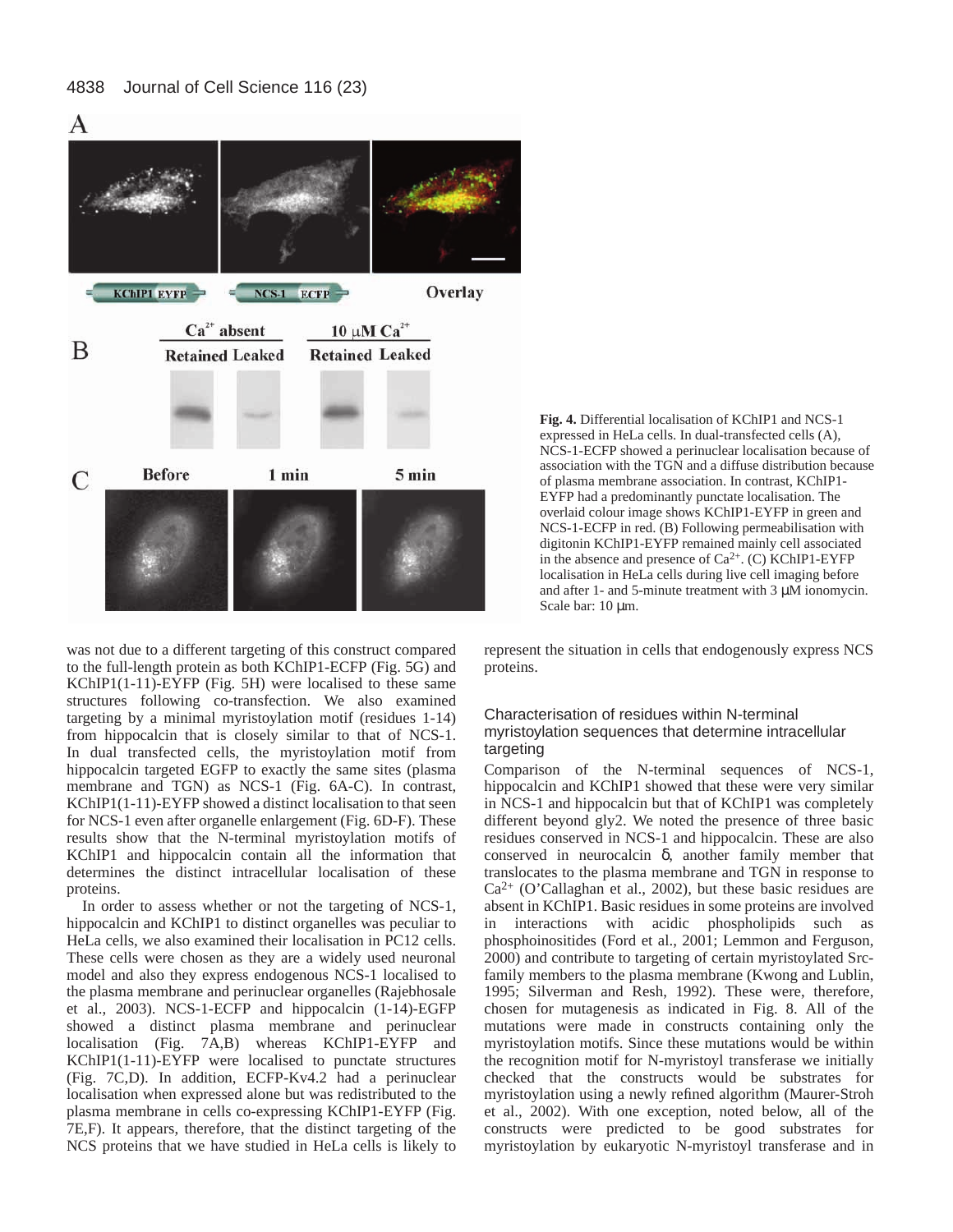

**Fig. 5.** Localisation of KChIP1 requires myristoylation and a minimal myristoylation motif is sufficient. HeLa cells were transfected to express KChIP1-EYFP (A,C), KChIP1(G2A)-EYFP (B,D), KChIP1(1-11)-EYFP (E,F) or KChIP1-ECFP and KChIP1(1- 11)-EYFP (G,H) and examined after 3 days (A-D, F-G) or 1 day (E). The cells in C and D were fixed and examined after permeabilisation with 1  $\mu$ M digitonin for 15 minutes in the absence of added Ca<sup>2+</sup>. The images in G and H are from the same co-transfected cell after 3 days. Scale bar: 10  $\mu$ m.

fact were found to be membrane-associated. Mutation of all three basic residues in hippocalcin(1-14)-GFP to the noncharged residues found in KChIP1 was sufficient to convert the targeting from TGN (Fig. 8A) to a punctate pattern (Fig. 8D) similar to that seen with KChIP1(1-11)-EYFP (Fig. 8E). Mutation of only the lysine at position 3 or of lysines at positions 3 and 7 was insufficient to fully prevent localisation to the TGN, but more punctate fluorescence was visible (Fig. 8B,C) suggesting that all three basic amino acids contributed to the localisation to the TGN and plasma membrane. The corresponding positions in KChIP1 were mutated to basic



**Fig. 6.** Hippocalcin(1-14) co-localises with NCS-1 but KChIP1(1-11) does not. Cells were transfected to express hippocalcin(1-14)-EGFP or KChIP1-EYFP along with NCS-1 either as a wild-type or ECFPtagged construct. In these dual transfected cells the minimal myristoylation sequence from hippocalcin (hippocalcin (1-14)) targeted EGFP (B) to the same sites as NCS-1 detected by immunofluorescence (A) with complete overlap of localisation as shown in yellow in the overlaid image (C). In contrast, KChIP1(1- 11)-EYFP (E) showed a distinct localisation to that of NCS-1-ECFP (D,F). The colour overlays show NCS-1 in green and the other constructs in red. Scale bar: 10 µm.

residues as found in hippocalcin. Mutation to basic residues at position 7 and 9 of KChIP1(1-11)-EYFP did not prevent the punctate localisation (Fig. 8F). A construct with mutations in all three residues 3, 7 and 9 showed a diffuse cytoplasmic distribution (Fig. 8G). This was expected as a lysine at position 3 is predicted to prevent myristoylation unless position 6 is a serine. We, therefore, made further mutations in positions 3, 7 and 9 in a construct bearing serine at position 6 to ensure efficient myristoylation. Mutation to basic amino acids at position 3, or 3 and 7 did not modify the localisation from the punctate pattern (Fig. 8H,I). In contrast, a marked change in localisation was seen with the construct A3K, G6S, T7K, S9R with all three positions mutated to basic amino acids. This now showed a clear plasma membrane and perinuclear TGN-like pattern (Fig. 8J) with exact co-localisation with NCS-1-ECFP (Fig. 8K) as indicated in the merged image in Fig. 8L. These data show that the three basic residues can switch targeting from punctate structures to the TGN and that within the KChIP1 sequence all three positions must be mutated to change the targeting.

# Role of the myristoylation of KChIP1 in the traffic of Kv4.2 K+ channels to the plasma membrane

In order to test the requirement for myristoylation of KChIP1 for the traffic of Kv4.2  $K^+$  channels, ECFP-Kv4.2 was coexpressed with wild-type KChIP1-EYFP or with its G2A mutant. Some expression of Kv4.2 at the cell surface was observed even with the G2A mutant. A quantitative analysis of the percentage of total ECFP-Kv4.2 at the plasma membrane revealed that this was markedly increased by co-expression with KChIP1-EYFP (Fig. 9A,B). Co-expression with KChIP1(G2A)-EYFP was significantly less effective in increasing ECFP-Kv4.2 at the cell surface as the increase over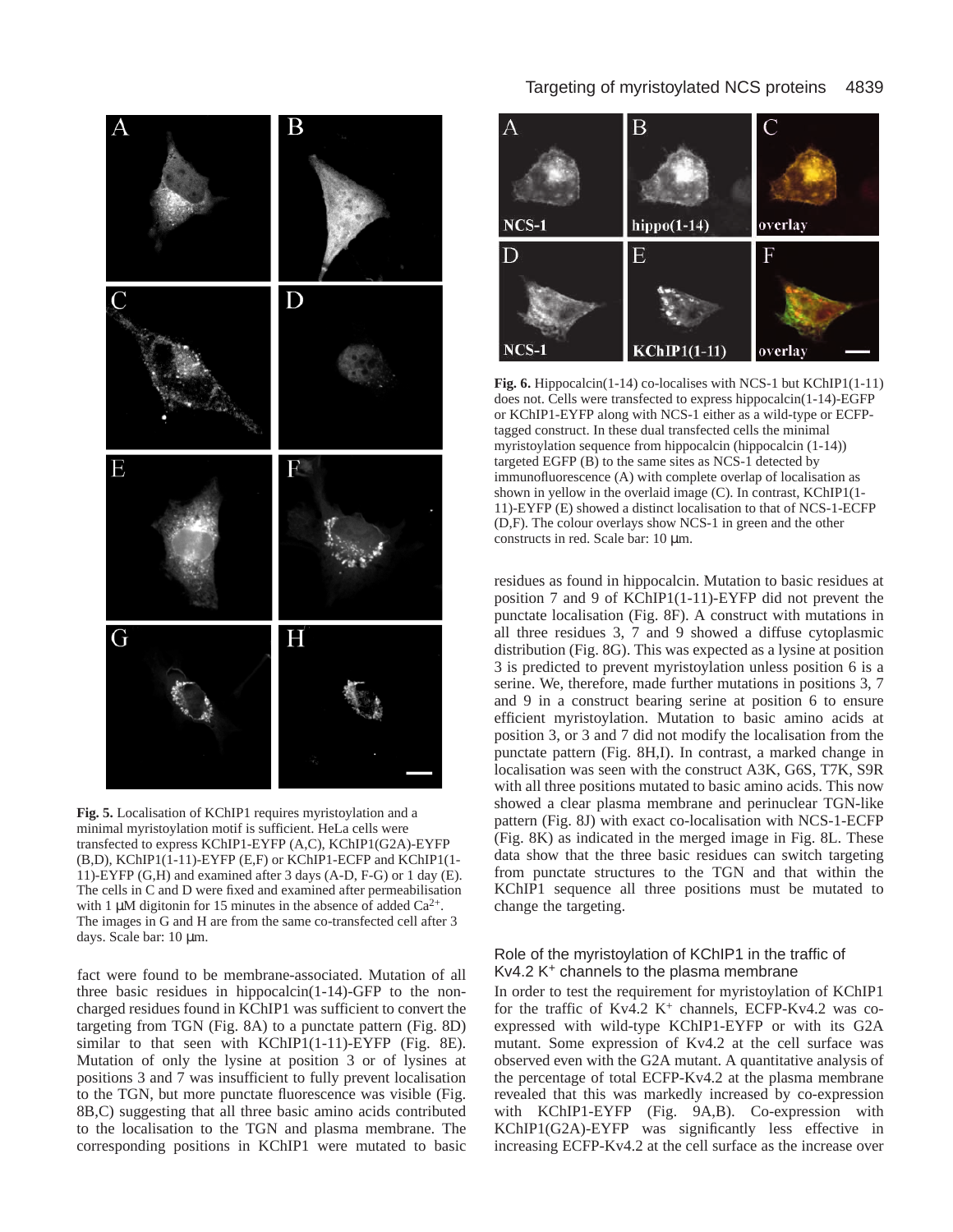

**Fig. 7.** Localisation of NCS-1, KChIP1 and Kv4.2 in PC12 cells. PC12 cells were transfected to express NCS-1-ECFP (A), hippocalcin(1-14)-EGFP (B), KChIP1-EYFP (C), KChIP1(1-11)-EYFP (D), ECFP-Kv4.2 (E) or ECFP-Kv4.2 along with KChIP1- EYFP (F). KChIP1-EYFP and KChIP1(1-11)-EYFP showed more punctate intracellular staining than NCS-1-ECFP and hippocalcin(1- 14)-EGFP and the latter constructs that were also localised to the plasma membrane. For the cells co-expressing ECFP-Kv4.2 and KChIP1-EYFP only the image for ECFP-Kv4.2 is shown in F but essentially complete overlap of the two constructs was observed. Scale bar: 10 µm.

that seen with ECFP-Kv4.2 alone was reduced by 60%. These data suggest that myristoylation of KChIP1 increased its efficiency in stimulating traffic of  $Kv4.2 K<sup>+</sup>$  channels to the cell surface. Some effect of the G2A mutant on Kv4.2 traffic, as observed, would be expected as this soluble nonmyristoylatable form of KChIP1 would still be able to interact with Kv4.2. As a further test of the significance of the targeting of KChIP1, the N terminus of full-length KChIP1-EYFP was mutated to incorporate those residues that allow targeting to the TGN. Co-expression of KChIP1(A3K,G6S,T7K,S9R)- EYFP with ECFP-Kv4.2 did not stimulate any detectable traffic of the  $K^+$  channels to the cell surface and both proteins were concentrated in the perinuclear Golgi region (Fig. 9C).

Characterisation of the intracellular compartment with which KChIP1 is associated

The punctate distribution of KChIP1 when expressed alone differed from that of the ER lumenal protein PDI, or markers

for mitochondria, the endosomal pathway (transferrin uptake) or early endosomes (EEA1). Antisera for a range of rab proteins were used as markers of various endosomal compartments including rab4, rab5 (early endosomes), rab11 (recycling endosomes) and rab7 (late endosomes) (Zerial and McBride, 2001). None of these showed convincing co-localisation with KChIP-EYFP (see Fig. S1, http://jcs.biologists.org/ supplemental/). We therefore examined markers for compartments and vesicles involved in traffic between the ER and the Golgi complex. Anti-ERGIC53 (Schweizer et al., 1988) was used as a marker for the ER/Golgi intermediate compartment (Hauri et al., 2000; Klumperman et al., 1998). Sec13 was examined as a marker of COPII-coated vesicles at ER exit sites and the transitional ER (Hammond and Glick, 2000) and β-COP for cis-Golgi. KChIP1-EYFP did not colocalise with Sec13 or β-COP nor did it exactly co-localise with ERGIC-53. The perinuclear KChIP1-EYPF labelled structures were, however, closely associated with ERGIC-53-positive structures (Fig. 10).

We made use of the finding that expression of KChIP1(1- 11)-EYFP leads to progressive enlargement of the compartment on which KChIP1-EYFP is also expressed. In cells expressing KChIP(1-11)-EYFP, the enlarged structures showed essentially complete overlap for KChIP(1-11)-EYFP and ERGIC-53. In addition, as they increased in size KChIP1(1-11)-EYFP also overlapped with β-COP. These enlarged organelles were not labelled for Sec13 (Fig. 10), Rabs4, 5, 7 or 11 nor did they accumulate transferrin (data not shown) suggesting that they represent a specifically enlarged ERGIC. This could result from blockade of the traffic from this compartment that is mediated by COPI (β-COP-containing) vesicles as suggested by the accumulation of β-COP on the larger structures. In support of this interpretation, ECFP-Kv4 in cells co-expressing KChIP(1-11) was also partially localised to the enlarged compartment (Fig. 10) indicating that traffic from the ERGIC to the cis-Golgi of the newly synthesised channels had been disrupted.

# **Discussion**

We have made a number of observations in this study. First,  $Kv4.2 K<sup>+</sup> channels when expressed alone in heterologous cells$ are not impeded in their traffic to the plasma membrane by retention in the ER but can traffic at least as far as the cis-Golgi complex. Second, KChIP1, NCS-1 and hippocalcin contain information within their myristoylation motifs which is both necessary and sufficient for their specific intracellular targeting. Third, KChIP1 when expressed alone is localised to punctate structures which appear to be post-ER pre-Golgi transport vesicles. Fourth, targeting of KChIP1 to these vesicles by myristoylation is necessary for efficient traffic of Kv4.2  $K^+$  channels to the cell surface. The finding that Kv4.2 can traffic to the cis-Golgi is surprising as several characterised channels and receptors that do not reach the cell surface when expressed alone are regulated by retention within the ER. They need the association of other escort proteins to shield an ER retrieval/retention signal to allow them to traffic beyond the ER (Ma and Jan, 2002; Margeta-Mitrovic et al., 2000; O'Kelly et al., 2002; Standley et al., 2000; Zerangue et al., 1999). Our finding that expressed Kv4.2 co-localises, at least in part, with the cis-Golgi marker β-COP is consistent with the lack of a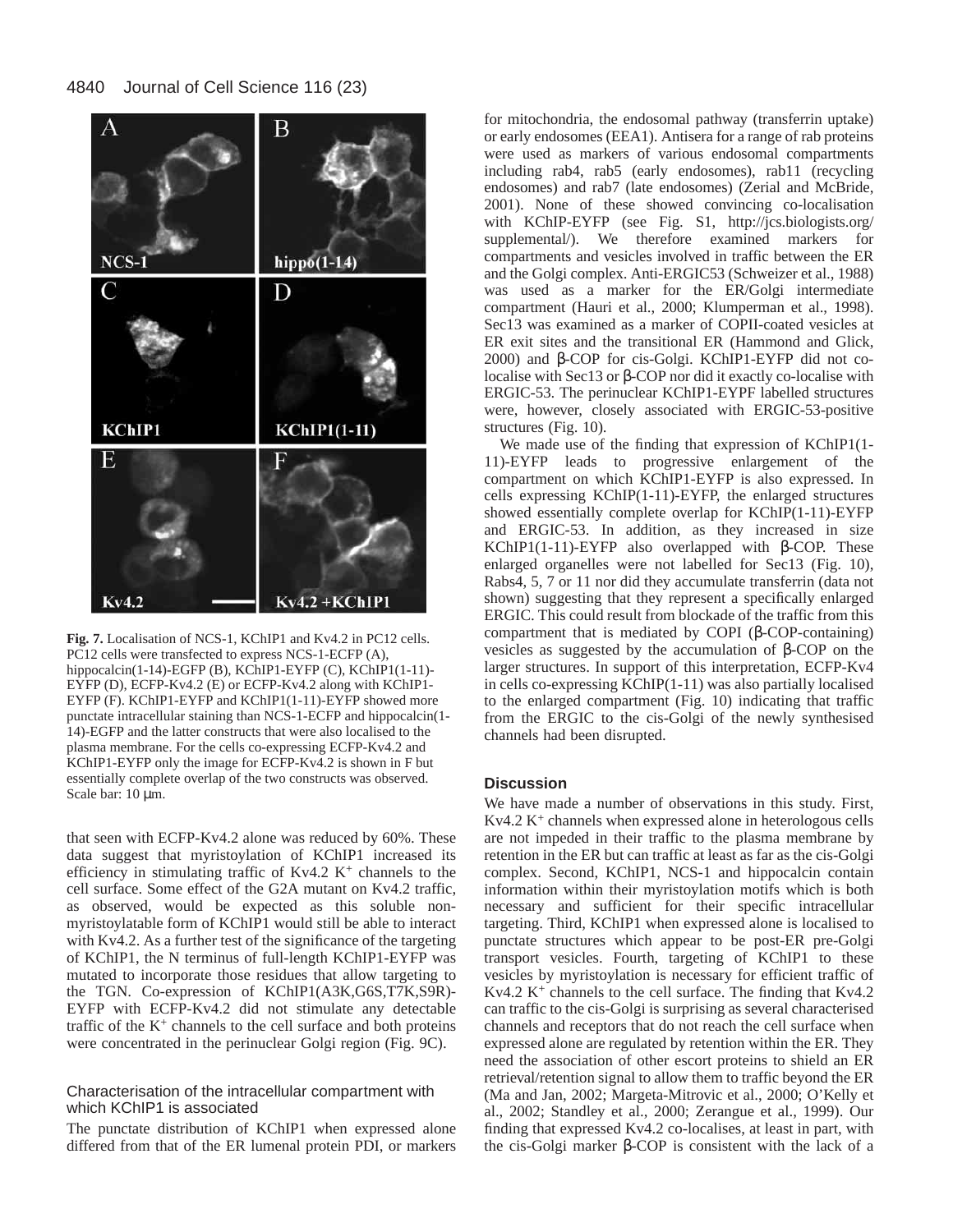conserved recognised ER retention motif in the N-terminal 40 amino acids of Kv4 channels with which KChIPs interact and which determine the intracellular retention of the Kv4 subunits when they are expressed alone (Bahring et al., 2001). Another recent study has concluded that Kv4.2 is retained in the ER when expressed alone (Shibata et al., 2003). Close examination of the data presented indicate, however, that Kv4.2 did not colocalise with the ER marker calnexin.

NCS proteins are either cytosolic or associated with the cytosolic faces of intracellular membranes in resting cells at basal  $Ca^{2+}$  concentrations. Previous work has established that NCS-1 is localised to the TGN in neuronal and non-neuronal cells based on co-localisation with γ-adaptin (Bourne et al., 2001; O'Callaghan et al., 2002) and by electron microscopy (Martone et al., 1999) and that hippocalcin, neurocalcin  $\delta$  and VILIP-1 translocate to the same sites following elevation of cytosolic Ca2+ concentration (Ivings et al., 2002; O'Callaghan et al., 2002; Spilker et al., 2002). In previous work (Ivings et al., 2002; O'Callaghan et al., 2002) and in the present study we have examined localisation in transfected HeLa cells that do not express the NCS proteins. The rationale behind the use

| MGKSNSKLKPEVVE NCS-1         |                 |
|------------------------------|-----------------|
| MGKQNSKLRPEMLQ Hippo(1-14)   |                 |
| MGAONSTLSPEMLO K3A           |                 |
| MGAQNSTLSPEMLQ K3A, K7T      |                 |
| MGAONSTIRPEMIO K3A, K7T, R9S |                 |
| MGAVMGTFSSL                  | KChIP1 (1-11)   |
| MGAVMGKFRSL                  | T7K, S9R        |
| MGKVMGKFRSL                  | A3K, T7K, S9R   |
| MGKVMSTFSSL                  | A3K, G6S        |
| MGKVMSKFSSL                  | A3K, G6S, T7K   |
| MGKVMSKFRSL                  | A3K.G6S.T7K.S9R |

# Targeting of myristoylated NCS proteins 4841

of HeLa cells rather than neuronal cells was that this would allow analysis of the intrinsic targeting of these proteins independent of interactions with neuronal-specific interacting proteins. It does appear that localisation of NCS proteins in HeLa cells faithfully represents the situation in neurons as the same organelle localisation for NCS-1 has been reported for endogenous and expressed protein in HeLa cells, adrenal chromaffin cells, PC12 cells and neurons in vivo (Martone et al., 1999; O'Callaghan et al., 2002; Pan et al., 2002). Here we report a punctate localisation of KChIP1 that was observed not only in HeLa cells but also in PC12 cells. We have now demonstrated that KChIP1, like NCS-1, does not have a  $Ca<sup>2+</sup>/myristol$  switch mechanism, being already membraneassociated at resting  $Ca^{2+}$  concentration. NCS-1 and KChIP1 are targeted, however, to distinct organelles. In each case, membrane-association requires N-terminal myristoylation. In addition, we have shown that the NCS proteins possess intrinsic targeting information within their N-terminal myristoylation motifs that determines their association with distinct intracellular organelles.

The N-terminal eight amino acids of myristoylated proteins are required for recognition by N-myristoyl transferase but are diverse in sequence (Farazi et al., 2001; Resh, 1999). The data presented here demonstrate a crucial role for basic residues at positions 3, 7 and 9 in the N-terminal myristoylation motif for targeting of NCS proteins to the TGN and plasma membrane and non-charged residues in these positions for targeting to the punctate structures. The importance of the N-terminal residues is supported by the finding that N-terminal basic residues of membrane-associated myristoylated recoverin appear to interact directly with the lipid bilayer (Valentine et al., 2003). The organelles that we have investigated are not a default



**Fig. 8.** Effect of mutations within the myristoylation motifs of hippocalcin and KChIP1 on intracellular targeting. (Top) N-terminal sequences of hippocalcin and KChIP1 showing the mutations introduced and the positions of the conserved basic residues in NCS-1 and hippocalcin (arrows). (A-H) Localisation of minimal myristoylation sequences with the indicated mutations is shown after expression of EGFP (hippocalcin) or EYFP (KChIP1) fusion proteins in HeLa cells. The localisation of KChIP1(A3K,G6S, T7K, S9R)-EYFP was examined in cells co-transfected to also express NCS-1-CFP and the localisation of each fusion protein is shown individually and in an overlaid colour image where co-localisation is seen in yellow. Scale bar: 10  $\mu$ m.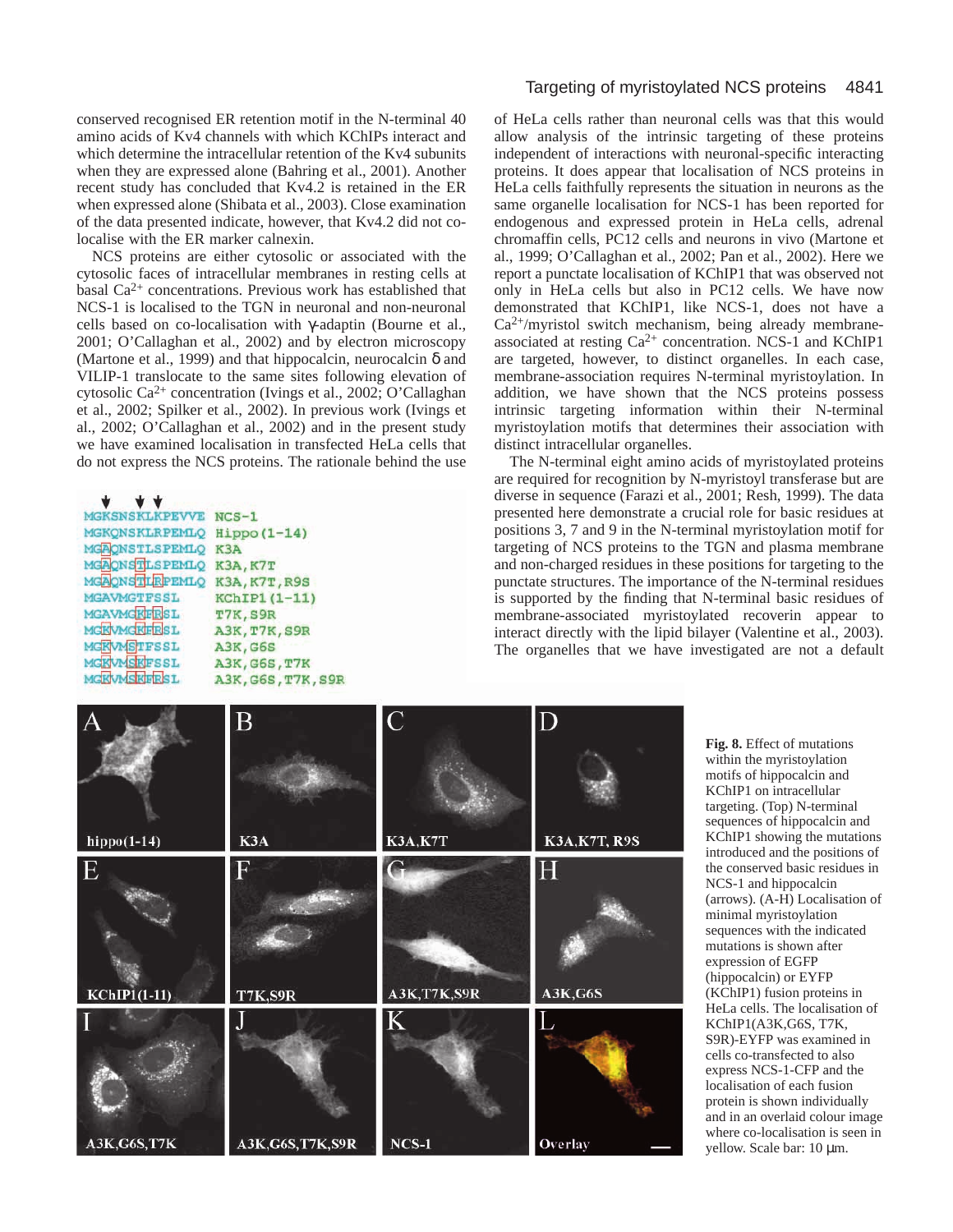#### 4842 Journal of Cell Science 116 (23)



**Fig. 9.** Quantification of the effect of KChIP1 on ECFP-Kv4.2 traffic to the plasma membrane and requirement for correct targeting of KChIP1. (A) HeLa cells were transfected to express ECFP-Kv4.2 alone or in combination with KChIP1-EYFP or KChIP1(G2A)- EYFP as indicated. ECFP-Kv4.2 fluorescence was imaged and quantified by drawing around regions of interest on the outside and the inside of the plasma membrane to allow determination of the percentage of total fluorescence at the plasma membrane. (B) Mean data±s.e.m. derived from 25 cells expressing ECFP-Kv4.2 alone and 47 and 24 co-expressing KChIP1-EYFP or KChIP1(G2A)-EYFP, respectively. (C) HeLa cells transfected to co-express KChIP1(A3K,G6S,T7K,S9R)-EYFP (KChIPmut) and ECFP-Kv4.2 did not show cell surface expression of Kv4.2. The overlaid colour image shows Kv4.2 in red and KChIP1(A3K,G6S,T7K,S9R)-EYFP in green with co-localisation in yellow. Scale bar:  $10 \mu m$ .

localisation for myristoylated proteins as GFP with other myristoyl motifs remain cytosolic (Zlatkine et al., 1997). Certain Src family members that do not have an N-terminal cysteine for palmitoylation, such as Src itself, are targeted to the plasma membrane because of the presence of multiple basic residues both within the myristoylation motif and also at positions 14-16 that are required for most efficient plasma membrane localisation (Kwong and Lublin, 1995; McCabe and Berthiaume, 1999; Silverman and Resh, 1992). These proteins do not have a basic residue at position 3 demonstrating the importance of a lysine in this position for targeting to the TGN.

| KChIP1         | Sec13        | overlay |
|----------------|--------------|---------|
|                |              |         |
| KChIP1         | ERGIC-53     | overlay |
| KChIP1         | $\beta$ -COP | overlay |
| $KChIP1(1-11)$ | Sec13        | overlay |
| $KChIP1(1-11)$ | ERGIC-53     | overlay |
| $KChIP1(1-11)$ | $\beta$ -COP | overlay |
| $KChIP1(1-11)$ | Kv4.2        | overlay |

**Fig. 10.** Comparison of the localisation of KChIP1 and markers for the transitional ER and ERGIC compartment. HeLa cells were transfected to express KChIP1-EYFP or KChIP1(1-11)-EYFP, fixed, immunostained with the indicated antibodies visualised with Texas Red-streptavidin and imaged by laser scanning confocal microscopy. HeLa cells in the bottom row were transfected with KChIP1(1-11)- EYFP and ECFP-Kv4.2. Black and white images are shown in each case as indicated with overlaid images shown in colour with KCHIP-EYFP or KChIP1(1-11)-EYFP in green and antibody staining or ECFP-Kv4.2 in red and overlap seen in yellow. Scale bar: 10 µm.

A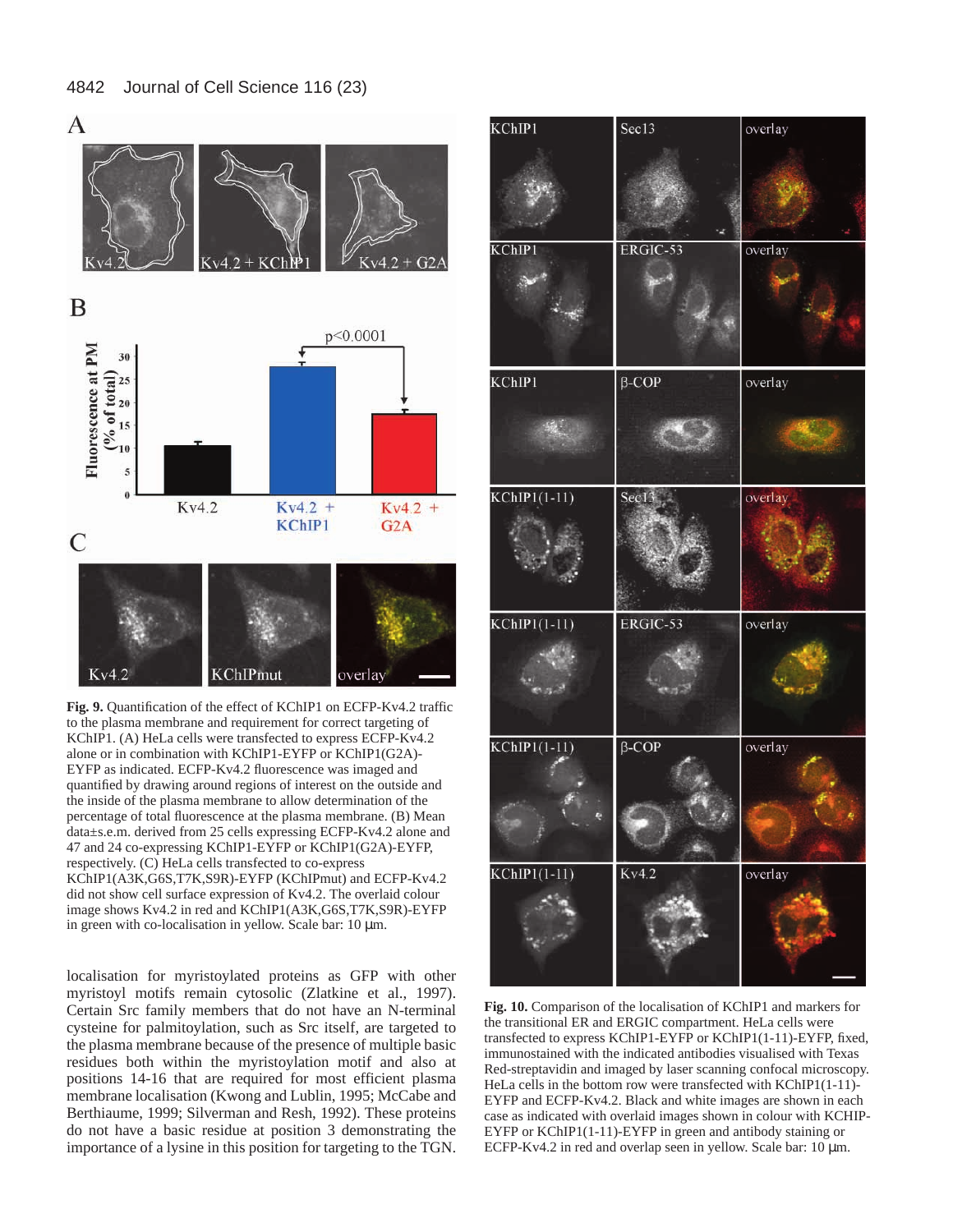Interestingly, a recently discovered myristoylated protein that is localised to the Golgi, GARP-1 also has lysines at position 3 and 7 (Eberle et al., 2002). However, there was no examination of whether its minimal myristoylation motif was sufficient for Golgi targeting of this protein. The targeting of myristoylated proteins to distinct organelles could potentially be mediated either by specific protein interactions or lipid preference coupled with differences in lipid composition of membranes. If protein-protein interactions are responsible then this must involve binding of the myristoylation motifs to proteins that are not neuronal specific.

When Kv4 channels are expressed alone in heterologous cell types some channel expression at the cell surface can be detected by electrophysiolgical recording. The current density of these channels can be substantially increased by 15- to 60 fold by co-expression with KChIPs (An et al., 2000; Bahring et al., 2001). It has been suggested that the increased current density of Kv4  $K^+$  channels due to KChIP co-expression is a result of an increase in channels at the cell surface (An et al., 2000; Hatano et al., 2002). We have demonstrated that increased localisation of ECFP-Kv4.2 on the plasma membrane can be observed in HeLa cells co-transfected to express KChIP1 or KChIP1-EYFP. The specificity of this effect was shown by the lack of obvious plasma membrane targeting or co-localisation of Kv4.2 with co-expression of either NCS-1-EYFP or hippocalcin-EYFP under our conditions. NCS-1 has previously been suggested to increase the channel density in Kv4-expressing cells although the effect was markedly smaller than that due to KChIPs, being only about a 70% increase (Guo et al., 2002; Nakamura et al., 2001). More recently, it was shown that both KChIP and NCS-1 modified the properties of Kv4 channels expressed in lobster neurons but only KChIP increased the current density (Zhang et al., 2003). In another study, direct interaction of NCS-1 with Kv4 α-subunits was apparently not observed (Ren and Takamoto, 2002) and so the extent of interaction between NCS-1 and Kv4 channels remains to be resolved but cannot be ruled out by the observations reported here.

We suggest that the punctate structures identified by KChIP1-EYFP are likely to be post-ER transport vesicles or components of the vesiculo-tubular complexes (VTCs) involved in traffic to the Golgi complex (Bannykh and Balch, 1997). In fact, in live cell imaging experiments the KChIP1- EYFP-labelled structures were mobile in a microtubuledependent (nocadozole-sensitive) manner (B.H. and R.D.B., unpublished observations) as previously described for such structures (Presley et al., 1997). The reasons for the conclusion that they are post-ER vesicles are as follows. The strongest argument for the identification of these vesicles comes from the analysis of the KChIP1(1-11)-EYFP construct. This initially localises with the full-length KChIP1-EYFP in the same punctate structures which then enlarge over time and become progressively ERGIC-53 and β-COP positive. This is consistent with the KChIP1-EYFP and KChIP1(1-11)-EYFP being present on vesicles trafficking to the ERGIC and then transport out of this compartment by COPI vesicles being blocked by KChIP1(1-11)-EYFP. A similar enlargement of the ERGIC has been seen following blockade of outward traffic at low temperature (Klumperman et al., 1998). The mechanisms by which such a small motif from KChIP1 could do this is unclear but our interpretation is supported by the observation

that when KChIP1(1-11)-EYFP and Kv4.2 are co-expressed much of the Kv4.2 accumulated in the enlarged ERGIC-53 positive structures, indicating that transport of newly synthesised channels to the Golgi was blocked. Kv4  $\alpha$ -subunits do not interact directly with the N terminus of KChIP1 (An et al., 2000) and so this localisation is likely to be due to inhibition of the traffic of Kv4.2 out of the ERGIC by KChIP1(1-11)-EYFP by an indirect mechanism. The peripheral KChIP-labelled vesicles are not labelled by ERGIC-53 but those in the perinuclear region are closely associated with ERGIC-53-positive structures. The distribution of the KChIP1 vesicles throughout the cell with a concentration in the perinuclear region is as expected for such transport vesicles. Labelling of post-ER transport vesicles by antiserum against Sec13, a CopII coat component, is not expected as these vesicles are rapidly uncoated following budding from the ER (Stephens et al., 2000).

We have demonstrated that targeting of KChIP1 to post ER vesicles contributes to the traffic of Kv4.2 K+ channels to the cell surface as shown by the reduced plasma membrane expression of ECFP-Kv4.2 following co-expression with the non-myristoylatable G2A mutant of KChIP1. This protein was distributed throughout the cell, explaining why it could still interact with Kv4.2 and stimulate a low level of traffic. Significantly, no evidence for increased traffic of Kv4.2 to the cell surface was observed in cells expressing a form of KChIP1-EYFP that was mis-targeted to the TGN. We suggest that in cells normally expressing both Kv4.2 and KChIP1, these proteins would meet and interact with each other at the level of post-ER transport vesicles so that their interaction would prevent subsequent retention of Kv4.2 in the Golgi and thereby allow efficient forward transport of the channels to the plasma membrane.

The distinct organelle localisation of NCS proteins generated by the intrinsic N-terminal targeting information that we have described may be functionally important in  $Ca^{2+}$ sensing by the NCS proteins and in how they contribute to the regulation of membrane traffic. Cells can generate not only global but also very localised  $Ca^{2+}$  signals (Berridge et al., 2000; Bootman et al., 2001). The findings reported here indicate that different NCS proteins will react to distinct  $Ca^{2+}$ signals because of their targeting. NCS proteins such as hippocalcin, neurocalcin  $\delta$  and VILIP-1 that possess a Ca<sup>2+</sup> myristoyl switch mechanism (Ivings et al., 2002; O'Callaghan et al., 2002; Spilker et al., 2002) would require a global and prolonged  $Ca^{2+}$  elevation, from  $Ca^{2+}$  entry or release from intracellular stores, to allow translocation from the cytosol to membranes. In contrast, NCS-1 will be able to respond to brief  $Ca<sup>2+</sup>$  transients close to the TGN/plasma membrane but KChIP1 would respond to distinct signals. Local  $Ca^{2+}$  release is functionally important for membrane traffic from a pre-Golgi compartment to the Golgi complex (Chen et al., 2002) and within the Golgi complex (Porat and Elazar, 2000). The increase in Kv4 channel density by co-expression with KChIP1 is dependent on the presence of functional EF-hands (An et al., 2000). NCS proteins such as KChIP1 may, therefore, act as  $Ca<sup>2+</sup>$  sensors with specific roles in post-ER and post-Golgi membrane traffic.

This work was supported by grants from the Wellcome Trust to R.D.B. D.W.O'C. and B.H. were supported by Wellcome Trust Prize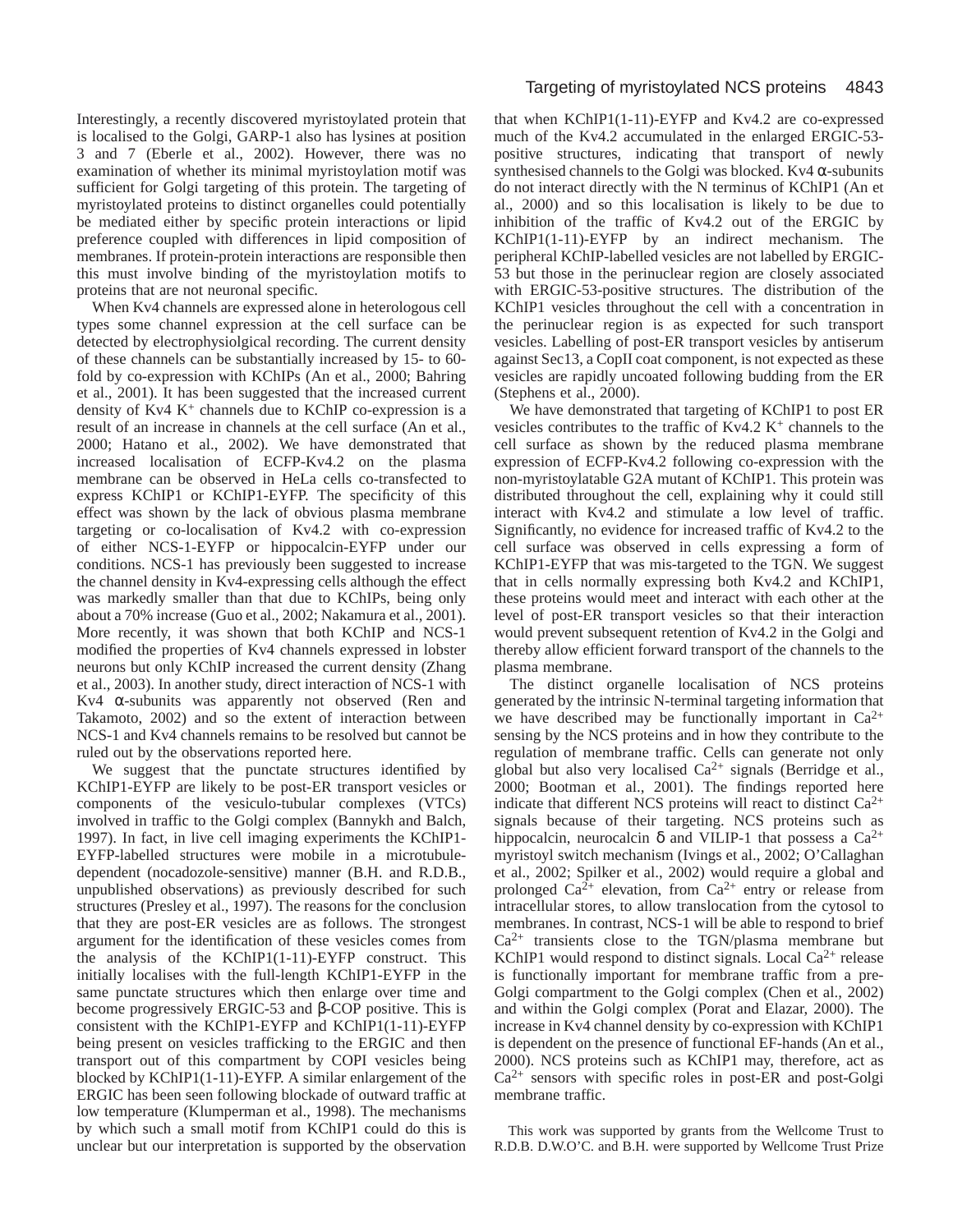4844 Journal of Cell Science 116 (23)

Studentships. Antisera were kindly provided by M. Clague (University of Liverpool; EEA1), W. Balch (Scripps Institute, SanDiego; Sec13), H-P. Hauri (University of Basel; ERGIC-53) and M. Zerial (Max-Planck Insitute, Dresden; Rab7). We would like to thank Professor Alexei Tepikin (University of Liverpool) for assistance with confocal microscopy.

# **References**

- **Alland, L., Peseckis, S. M., Atherton, R. E., Berthiaume, L. and Resh, M. D.** (1994). Dual myristoylation and palmitoylation of Src family member p59fyn affects subcellular localisation. *J. Biol. Chem.* **269**, 16701-16705.
- **Ames, J. B., Hendricks, K. B., Strahl, T., Huttner, I. G., Hamasaki, N. and Thorner, J.** (2000). Structure and calcium-binding properties of Frq1, a novel calcium sensor in the yeast *Saccharomyces cerevisiae*. *Biochemistry* **39**, 12149-12161.
- **Ames, J. B., Ishima, R., Tanaka, T., Gordon, J. I., Stryer, L. and Ikura, M.** (1997). Molecular mechanics of calcium-myristoyl switches. *Nature* **389**, 198-202.
- **An, W. F., Bowlby, M. R., Bett, M., Cao, J., Ling, H. P., Mendoza, G., Hinson, J. W., Mattsson, K. I., Strassle, B. W., Trimmer, J. S. et al.** (2000). Modulation of A-type potassium channels by a family of calcium sensors. *Nature* **403**, 553-556.
- **Bahring, R., Dannenberg, J., Peters, H. C., Leicher, T., Pongs, O. and Isbrandt, D.** (2001). Conserved Kv4 N-terminal domain critical for effects of Kv channel interacting protein 2.2. on channel expression and gating. *J. Biol. Chem.* **276**, 23888-23894.
- **Baldwin, T. J., Tsaur, M. L., Lopez, G. A., Jan, Y. N. and Jan, L. Y.** (1991). Characterization of a mammalian cDNA for an inactivating voltage-sensitive K+ channel. *Neuron* **7**, 471-483.
- **Bannykh, S. I. and Balch, W. E.** (1997). Membrane dynamics at the endoplasmic reticulum-Golgi interface. *J. Cell Biol.* **138**, 1-4.
- **Berridge, M. J., Lipp, P. and Bootman, M. D.** (2000). The versatility and universality of calcium signalling. *Nature Rev. Mol. Cell. Biol.* **1**, 11-21.
- **Bootman, M. D., Lipp, P. and Berridge, M. J.** (2001). The organisation and functions of local Ca2+ signals. *J. Cell Sci.* **114**, 2213-2222.
- **Bourne, Y., Dannenberg, J., Pollmann, V., Marchot, P. and Pongs, O.** (2001). Immunocytochemical localisation and crystal structure of human frequenin (neuronal calcium sensor 1). *J. Biol. Chem.* **276**, 11949-11955.
- **Braunewell, K.-H. and Gundelfinger, E. D.** (1999). Intracellular neuronal calcium sensor proteins: a family of EF-hand calcium-binding proteins in search of a function. *Cell Tissue Res.* **295**, 1-12.
- **Burgoyne, R. D. and Weiss, J. L.** (2001). The neuronal calcium sensor family of Ca2+-binding proteins. *Biochem. J.* **353**, 1-12.
- **Carreno, S., Gouze, M.-E., Schaak, S., Emorine, L. J. and Maridonneau-**Parini, I. (2000). Lack of palmitoylation redirects p59<sup>HCK</sup> from the plasma membrane to p61HCK-positive lysosomes. *J. Biol. Chem.* **275**, 36223-36229.
- **Chen, J.-L., Ahluwalia, J. P. and Stamnes, M.** (2002). Selective effects of calcium chelators on anterograde and retorograde protein transport in the cell. *J. Biol. Chem.* **277**, 35682-35687.
- **Dizhoor, A. M., Olshevskaya, E. V., Henzel, W. J., Wong, S. C., Stults, J. T., Ankoudinova, I. and Hurley, J. B.** (1995). Cloning, Sequencing, and Expression of a 24-Kda Ca2+-Binding Protein Activating Photoreceptor Guanylyl Cyclase. *J. Biol. Chem.* **270**, 25200-25206.
- **Eberle, H. B., Serrano, R. L., Fullekrug, J., Schlosser, A., Lehmann, W. D., Lottspeich, F., Kaloyanova, D., Wieland, F. T. and Helms, J. B.** (2002). Identification and characterisation of a novel human plant pathogenesis-related protein that localises to lipid-enriched microdomains in the Golgi complex. *J. Cell Sci.* **115**, 827-838.
- **Farazi, T. A., Waksman, G. and Gordon, J. I.** (2001). The biology and enzymology of protein N-myristoylation. *J. Biol. Chem.* **276**, 39501-39504.
- **Ford, M. G., Pearse, B. M., Higgins, M. K., Vallis, Y., Owen, D. J., Gibson, A., Hopkins, C. R., Evans, P. R. and McMahon, H. T.** (2001). Simultaneous binding of PtdIns(4,5)P2 and clathrin by AP180 in the nucleation of clathrin lattices on membranes. *Science* **291**, 1051-1055.
- **Gomez, M., de Castro, E., Guarin, E., Sasakura, H., Kuhara, A., Mori, I., Bartfai, T., Bargmann, C. I. and Nef, P.** (2001).  $Ca^{2+}$  signalling via the neuronal calcium sensor-1 regulates associative learning and memory in C. elegans. *Neuron* **30**, 241-248.
- **Guo, W., Malin, S. A., Johns, D. C., Jeromin, A. and Nerbonne, J. M.** (2002). Modulation of Kv4-encoded  $K^+$  currents in the mammalian myocardium by neuronal calcium sensor-1. *J. Biol. Chem.* **277**, 26436- 26443.
- **Hammond, A. T. and Glick, B. S.** (2000). Dynamics of transitional endoplasmic reticulum sites in vertebrate cells. *Mol. Biol. Cell* **11**, 3013- 3030.
- **Hatano, N., Ohya, S. and Imaizumi, Y.** (2002). Functional interaction between KChIP1 and GFP-fused Kv4.3L co-expressed in HEK293 cells. *Pflugers Arch.* **444**, 80-88.
- **Hauri, H. P., Kappeler, F., Andersson, H. and Appenzeller, C.** (2000). ERGIC-53 and traffic in the secretory pathway. *J. Cell Sci.* **113**, 587-596.
- **Hendricks, K. B., Wang, B. Q., Schnieders, E. A. and Thorner, J.** (1999). Yeast homologue of neuronal frequenin is a regulator of phosphatidylinositol-4-OH kinase. *Nature Cell Biol.* **1**, 234-241.
- **Holmqvist, M. H., Cao, J., Hernandez-Pineda, R., Jacobson, M. D., Carroll, K. I., Sung, M. A., Betty, M., Ge, P., Gilbride, K. J., Brown, M. E. et al.** (2002). Elimination of fast inactivation in Kv4 A-type potassium channels by an auxiliary subunit domain. *Proc. Natl. Acad. Sci. USA* **99**, 1035-1040.
- **Hwang, J.-Y. and Koch, K.-W.** (2002a). Calcium- and myristoyl-dependent properties of guanylate cyclase-activating protein-1 and protein-2. *Biochem.* **41**, 13021-13028.
- **Hwang, J.-Y. and Koch, K.-W.** (2002b). The myristoylation of the neuronal Ca2+-sensors guanylate cyclase-activating protein 1 and 2. *Biochim. Biophys. Acta* **1600**, 111-117.
- **Ivings, L., Pennington, S. R., Jenkins, R., Weiss, J. L. and Burgoyne, R. D.** (2002). Identification of calcium-dependent binding partners for the neuronal calcium sensor protein neurocalcin δ: interaction with actin, clathrin and tubulin. *Biochem. J.* **363**, 599-608.
- **Jan, L. Y. and Jan, Y. N.** (1997). Cloned potassium channels from eukaryotes and prokaryotes. *Annu. Rev. Neurosci.* **20**, 91-123.
- **Kabbani, N., Negyessy, L., Lin, R., Goldman-Rakic, P. and Levenson, R.** (2002). Interaction with the neuronal calcium sensor NCS-1 mediates desensitization of the D2 dopamine receptor. *J. Neurosci.* **22**, 8476-8486.
- **Klumperman, J., Schweizer, A., Clausen, H., Tang, B. L., W., H., Oorschot, V. and Hauri, H. P.** (1998). The recycling pathway of protein ERGIC-53 and dynamics of the ER-Golgi intermediate compartment. *J. Cell Sci.* **111**, 3411-3425.
- **Koizumi, S., Rosa, P., Willars, G. B., Challiss, R. A. J., Taverna, E., Francolini, M., Bootman, M. D., Lipp, P., Inoue, K., Roder, J. et al.** (2002). Mechanisms underlying the neuronal calcium sensor-1 evoked enhancement of exocytosis in PC12 cells. *J. Biol.Chem.* **277**, 30315-30324.
- **Kwong, J. and Lublin, D. M.** (1995). Amino-terminal palmitate or polybasic domain can provide required second signal to myristate for membrane binding of p56lck. *Biochem. Biophys. Res. Comm.* **207**, 868-876.
- **Lemmon, M. A. and Ferguson, K. M.** (2000). Signal-dependent membrane targeting by pleckstrin homology (PH) domains. *Biochem. J.* **350**, 1-18.
- **Lin, L., Jeanclos, E. M., Treuil, M., Braunewell, K.-H., Gundelfinger, E. D. and Anand, R.** (2002). The calcium sensor protein visinin-like protein-1 modulates the surface expression and agonist sensitivity of the  $\alpha$ 4 $\beta$ 2 nicotinic acetylcholine receptor. *J. Biol. Chem.* **277**, 41872-41878.
- **Ma, D. and Jan, L. Y.** (2002). ER transport signals and trafficking of potassium channels and receptors. *Curr. Opin. Neurobiol.* **12**, 287-292.
- **Margeta-Mitrovic, M., Jan, Y. N. and Jan, L. Y.** (2000). A trafficking checkpoint controls GABAB receptor heterodimerization. *Neuron* **27**, 97- 106.
- **Martone, M. E., Edelmann, V. M., Ellisman, M. H. and Nef, P.** (1999). Cellular and subcellular distribution of the calcium-binding protein NCS-1 in the central nervous system of the rat. *Cell Tiss. Res.* **295**, 395-407.
- **Maurer-Stroh, S., Eisenhaber, B. and Eisenhaber, F.** (2002). N-terminal Nmyristoylation of proteins: refinement of the sequence motif and its taxonspecific differences. *J. Mol. Biol.* **317**, 523-540.
- **McCabe, J. B. and Berthiaume, L. G.** (1999). Functional roles for fatty acylated amino-terminal domains in subcellular localisation. *Mol. Biol. Cell* **10**, 3771-3786.
- **McCabe, J. B. and Berthiaume, L. G.** (2001). N-terminal protein acylation confers localisation to cholesterol, sphingolipid-enriched membranes but not lipid rafts/caveolae. *Mol. Biol. Cell* **12**, 3601-3617.
- **McFerran, B. W., Graham, M. E. and Burgoyne, R. D.** (1998). NCS-1, the mammalian homologue of frequenin is expressed in chromaffin and PC12 cells and regulates neurosecretion from dense-core granules. *J. Biol. Chem.* **273**, 22768-22772.
- **McFerran, B. W., Weiss, J. L. and Burgoyne, R. D.** (1999). Neuronal Ca<sup>2+</sup>sensor 1: Characterisation of the myristoylated protein, its cellular effects in permeabilised adrenal chromaffin cells, Ca<sup>2+</sup>-independent membraneassociation and interaction with binding proteins suggesting a role in rapid Ca2+ signal transduction. *J. Biol. Chem.* **274**, 30258-30265.